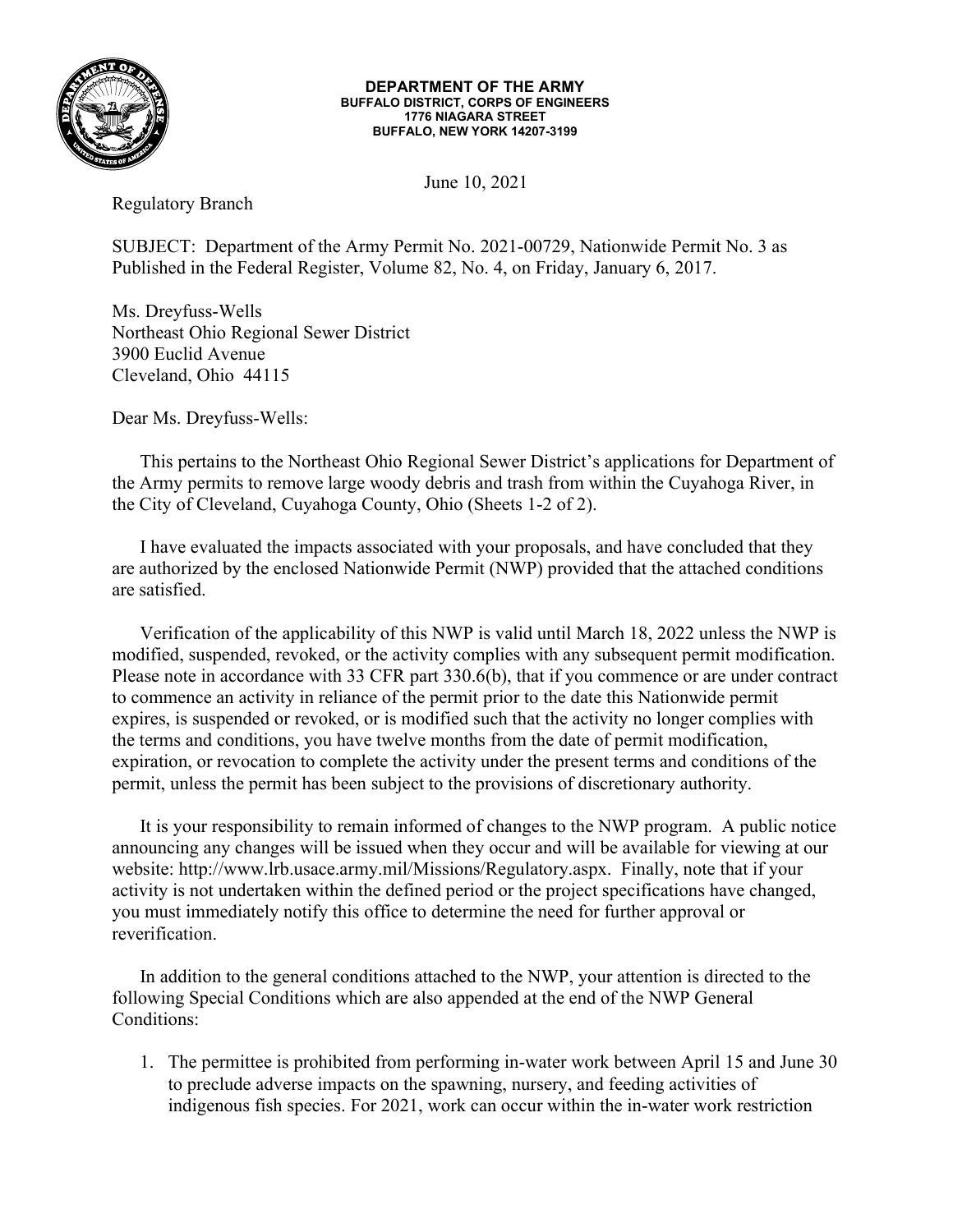Regulatory Branch

SUBJECT: Department of the Army Permit No. 2019-00648, Nationwide Permit No. 3 as Published in the Federal Register, Volume 82, No. 4, on Friday, January 6, 2017.

period for 10 days that can be applied at any time during the period of June 5 through June 30.

2. You are responsible for ensuring that all contractors and/or workers executing the activity(s) authorized by this permit have knowledge of the terms and conditions of the authorization and that a copy of the permit document is at the project site throughout the period that the authorized work is underway.

 This affirmation is limited to the attached NWP and associated Water Quality Certification, and does not obviate the need to obtain any other project specific Federal, state, or local authorization.

 A copy of this letter has been sent to the Ohio Environmental Protection Agency and to the Ohio Department of Natural Resources.

 Questions pertaining to this matter should be directed to me at 716-879-4339, by writing to the following address: U.S. Army Corps of Engineers, 1776 Niagara Street, Buffalo, New York 14207, or by e-mail at: keith.c.sendziak@usace.army.mil

Sincerely,

Peter & Kashminh

 Peter J. Krakowiak Acting Chief Ohio Application & Evaluation Section Biologist

Enclosures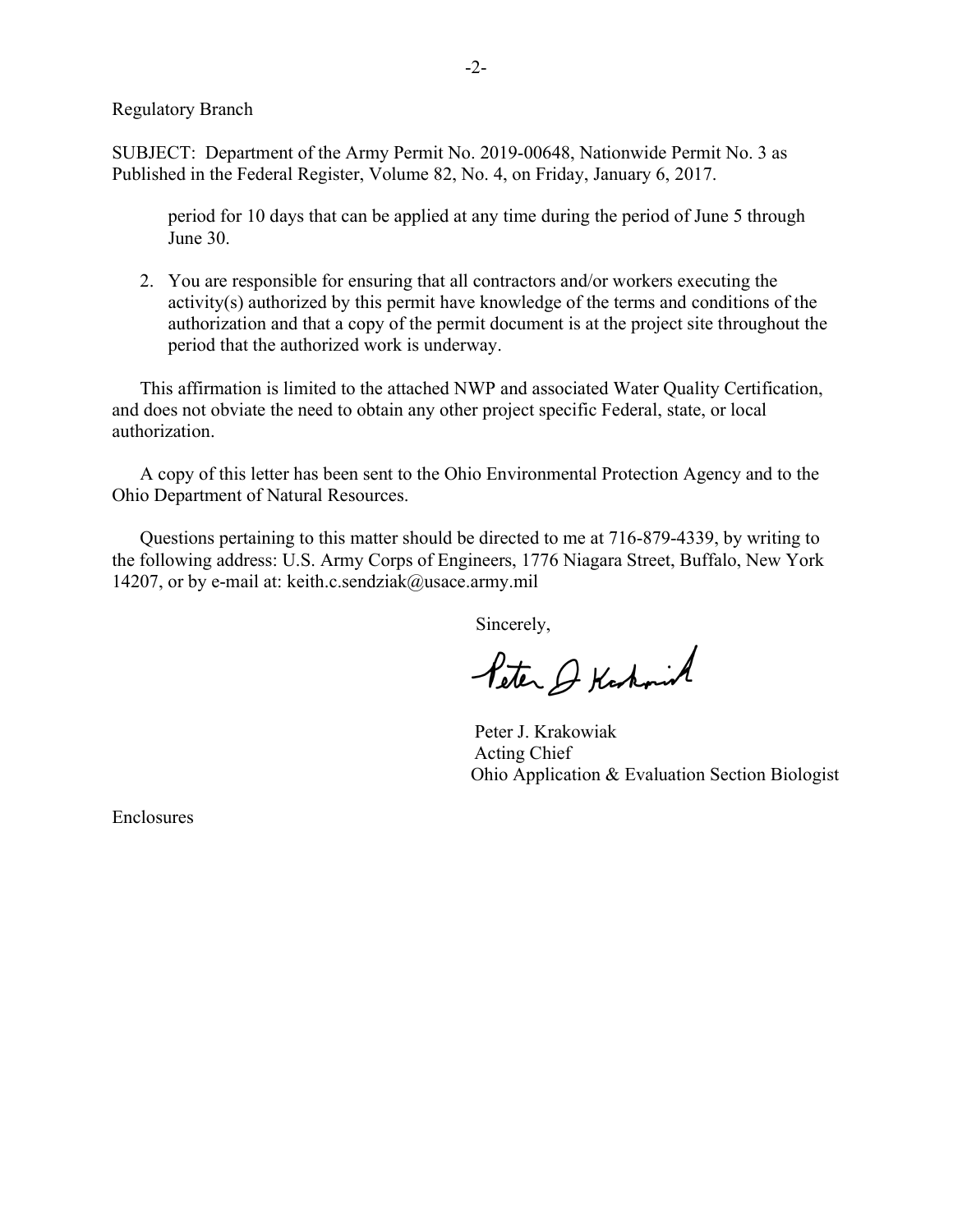## COMPLETION FORM / COMPLIANCE CERTIFICATION

Each permittee who receives a Nationwide Permit (NWP) verification letter from the Corps must provide a signed certification documenting completion of the authorized activity and any compensatory mitigation.

APPLICANT: Ms. Kyle Dreyfuss-Wells Northeast Ohio Regional Sewer **District** 3900 Euclid Avenue Cleveland, Ohio 44115

POINT OF CONTACT: Ms. Sarah Andersson Northeast Ohio Regional Sewer **District** 

File Nos.: 2021-00729 File Closed: 6/11/2021 NWP No.: 3

## Upon completion of the activity authorized by this permit and any required compensatory mitigation sign this certification and return it to the address listed below within 30 days of project completion.

Please note that your permitted activity is subject to a compliance inspection by a U.S. Army Corps of Engineers representative. If you fail to comply with this permit you are subject to permit suspension, modification, revocation, and/or assessment of administrative penalties.

The permittee shall certify the completion of the authorized work and mitigation:

- a. The authorized work was done in accordance with the NWP authorization, including any general, regional, or activity specific conditions.
- b. The implementation of any required compensatory mitigation was completed in accordance with the permit conditions. If credits from a mitigation bank or in-lieu fee program are used to satisfy the compensatory mitigation requirements, this certification must include the documentation required by 33 CFR 332.3(1)(3) to confirm that the permittee secured the appropriate number and resource type of credits.

Northeast Ohio Regional Sewer District

Date

Permittee Telephone Number:

Project location: City of Cleveland, Cuyahoga County, Ohio

Project Description: remove debris from the Cuyahoga River

Authorized Impacts (Waters of the U.S. Impacted by Project): approximately 5,000 square feet

Waterway and/or Project Setting: Cuyahoga River

Return completed form to: Mr. David Leput Regulatory Branch U.S. Army Corps of Engineers 1776 Niagara Street Buffalo, NY 14207